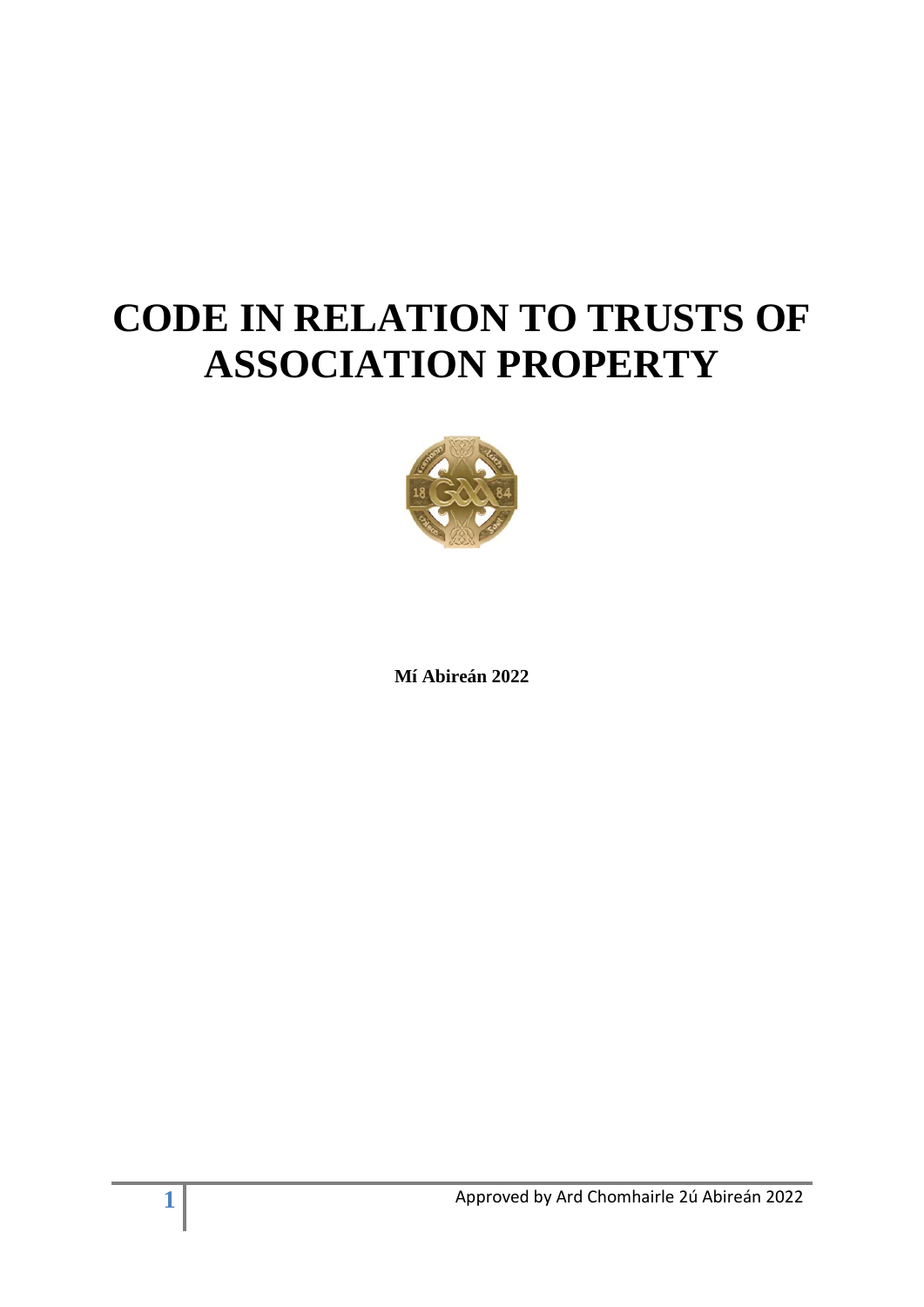# **CODE IN RELATION TO TRUSTS OF ASSOCIATION PROPERTY**

This Code has been adopted by Central Council on  $2<sup>nd</sup>$  April 2022 pursuant to Rule 5.3 of the Official Guide.

### 1. **Identity of Trustees**

#### (a) **Personal Property**

### **(i) Personal Property other than Intellectual Property**

The Personal Property (other than Intellectual Property) owned or held by a Unit shall be vested in the Chairperson, Treasurer and Secretary who shall hold it in Trust for the Unit.

### **(ii) Intellectual Property held by an Administrative Unit**

The Intellectual Property owned or held by an Administrative Unit shall be vested in the following who shall hold it in trust for that Administrative Unit:

The Corporate Trustee, unless the Executive Committee of the relevant Administrative Unit shall determine that the Trustees shall be the Chairperson, Treasurer and Secretary.

# **(iii) Intellectual Property of a Club**

The Intellectual Property owned or held by a Club shall be vested in the following who shall hold it in trust for the Club

- (I) The Chairperson, Treasurer and Secretary or
- (II) The Corporate Trustee

# **(iv) Other Personal Property owned by the Association**

All other Personal Property (including Intellectual Property) owned by the Association shall be held in trust for the Association by the Corporate Trustee.

#### **(b) Real Property**

(i) **Club** 

The Real Property owned by a club, shall be vested in the following: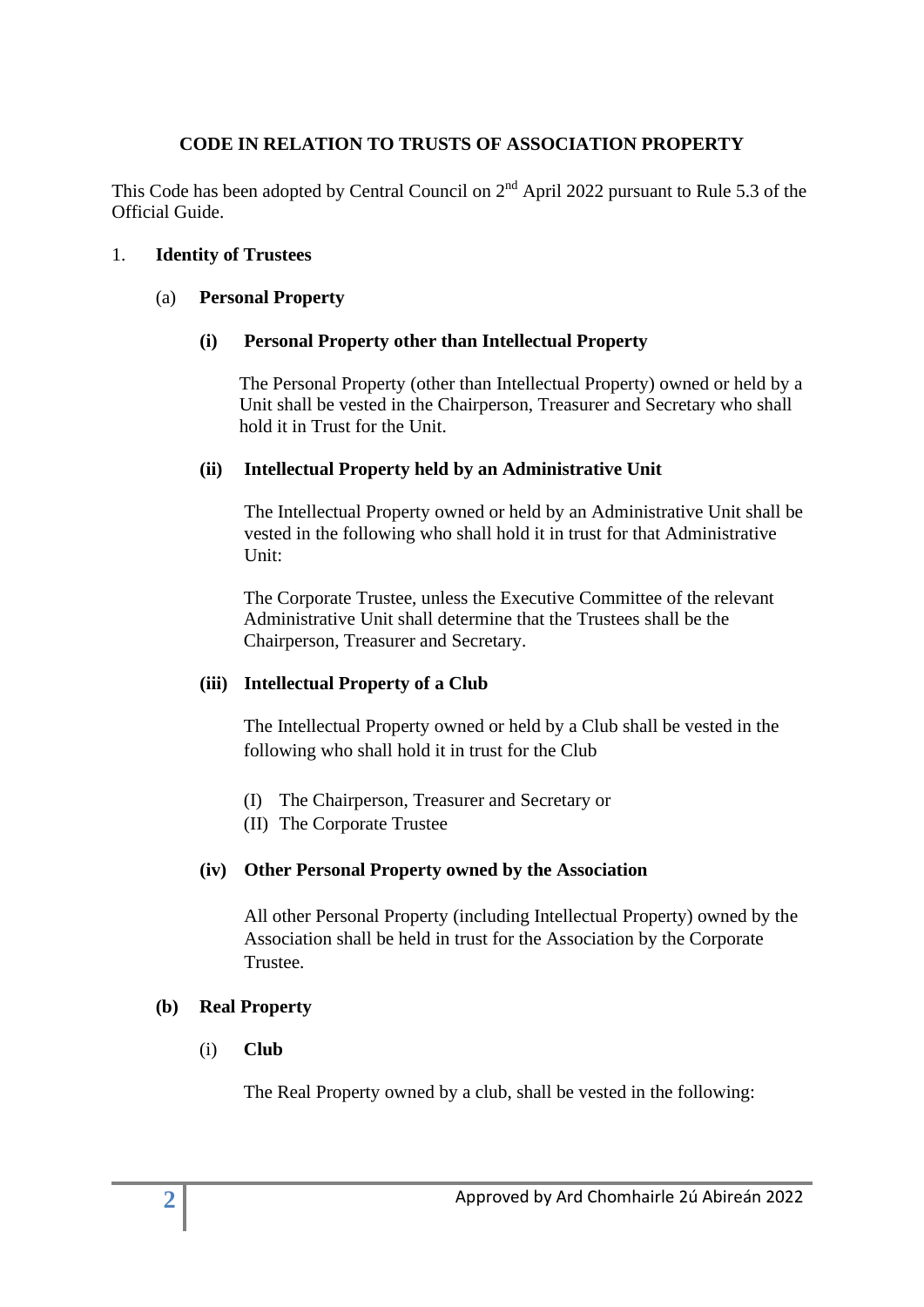- (a) Up to five Trustees, up to three of whom shall be appointed for and on behalf of a Club, one of whom shall be appointed for and on behalf of the relevant County Committee, and one of whom shall be appointed for and on behalf of the relevant Provincial Council; or
- (b) Up to four Trustees, up to three of whom shall be appointed for and on behalf of a Club and the Corporate Trustee shall be appointed for and on behalf of the relevant County Committee and Provincial Council; or
- (c) One Trustee being the Corporate Trustee.

For Real Property situate in England and Wales the only available option is option (b).

# (ii) **Administrative Units**

- (a) The Real Property held by the County Committee, or that held by the combination of Units under the control of a County Committee, shall be vested as follows:
	- a. Three Trustees, one of whom shall be appointed for and on behalf of the relevant County Committee, one of whom shall be appointed for and on behalf of the relevant Provincial Council, and one of whom shall be appointed for and on behalf of Central Council; or
	- b. Two Trustees, one of whom shall be appointed for and on behalf of the County Committee, and the other being the Corporate Trustee shall be appointed on behalf of the relevant Provincial Council and Central Council; or
	- c. One Trustee being the Corporate Trustee.
- (b) The Real Property held by the Provincial Council shall be vested as follows:
	- a. Three Trustees, two of whom shall be appointed for and on behalf of the Provincial Council, one of whom shall be appointed for and on behalf of the Central Council; or
	- b. Three Trustees, two of whom shall be appointed for and on behalf of the Provincial Council, and the other being the Corporate Trustee shall be appointed on behalf of Central Council; or
	- c. One Trustee being the Corporate Trustee.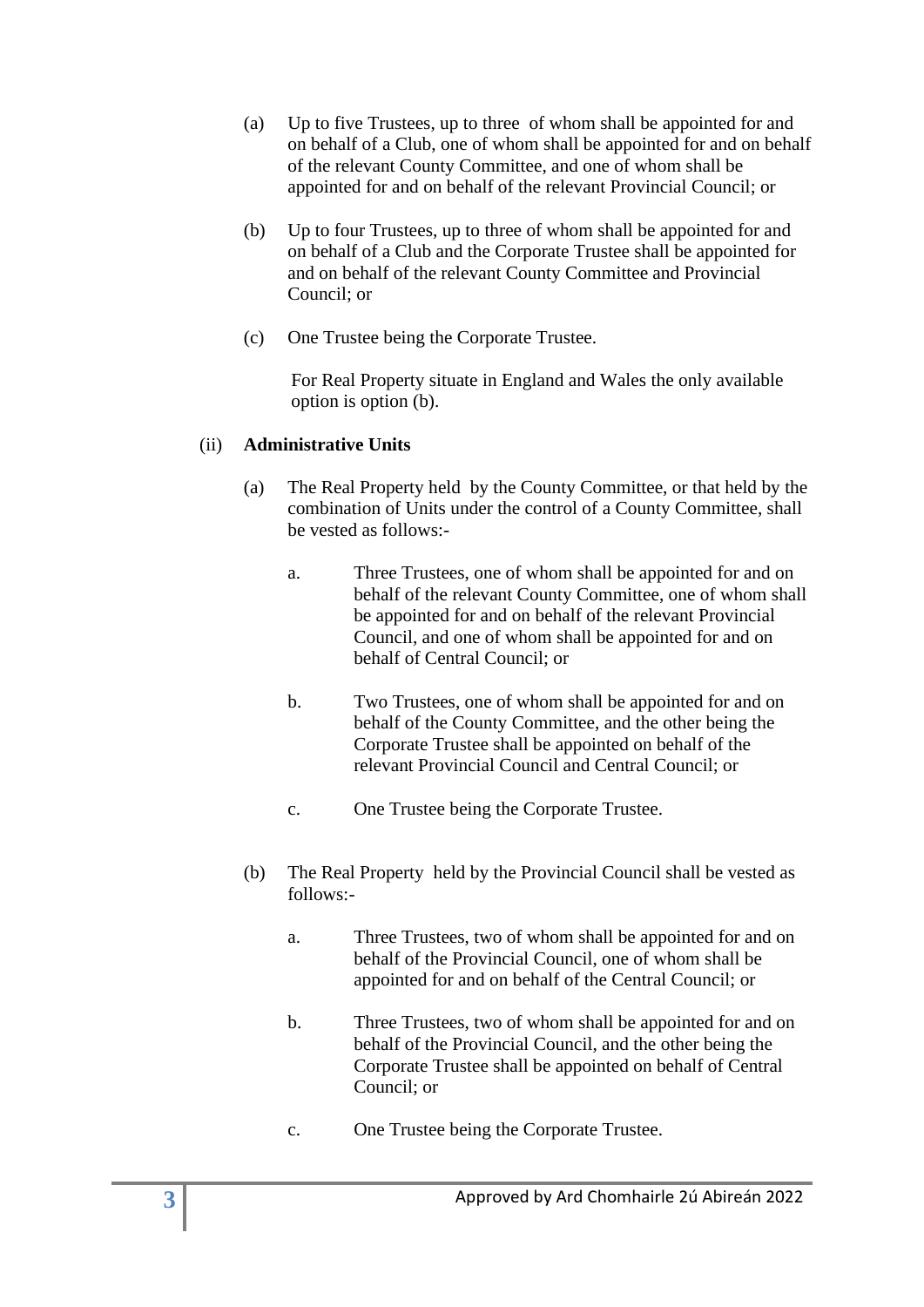- (c) The Real Property held by the Central Council shall be vested in the Corporate Trustee who shall be appointed to hold the Real Property for and on behalf of Central Council.
- (d) The Real Property of the Association not owned by a club or held by an Administrative Unit shall be vested in the Corporate Trustee.

# **2. Method of selection and appointment of Trustees to Real Property and Intellectual Property**

# (a) **Club**

- (i) The Executive Committee may determine whether the Corporate Trustee or other persons shall be appointed as Trustees for and on behalf of the Club for the purposes of paragraphs  $1(a)(iii)$  and  $1(b)(i)$  and who those persons shall be.
- (ii) The determination of the Executive Committee shall be ratified by a directive of the Club, which shall be given by a resolution of the full members of the Club, passed by a majority of the members present, entitled to vote and voting at a duly convened General Meeting and when so passed shall be binding upon all members of the Club.
- (iii) A certificate signed by the Secretary of the Club shall, in favour of any person relying on same, be conclusive evidence of the directive of the Club, the determination of the Executive Committee and the identity of the Trustees.

# (b) **Administrative Units**

- (i) Where a Trustee is to be appointed for and on behalf of an Administrative Unit, the person to be so appointed shall be determined by the relevant Administrative Unit, but subject to clause 1(a)(ii).
- (ii) A certificate signed by the Secretary of the relevant Administrative Unit shall, in favour of any person relying on same, be conclusive evidence of the determination of the relevant Administrative Unit and the identity of the **Trustees**

# 3. **Removal of Trustees of Real Property or Intellectual Property**

- (a) Where the trustee is an individual, a Trustee shall hold office until his/her retirement or death unless replaced in accordance with the provisions of this Code.
- (b) In the case of a Club or a County Committee, the majority of the Relevant Officers, may at any time, in their absolute discretion by notice in writing remove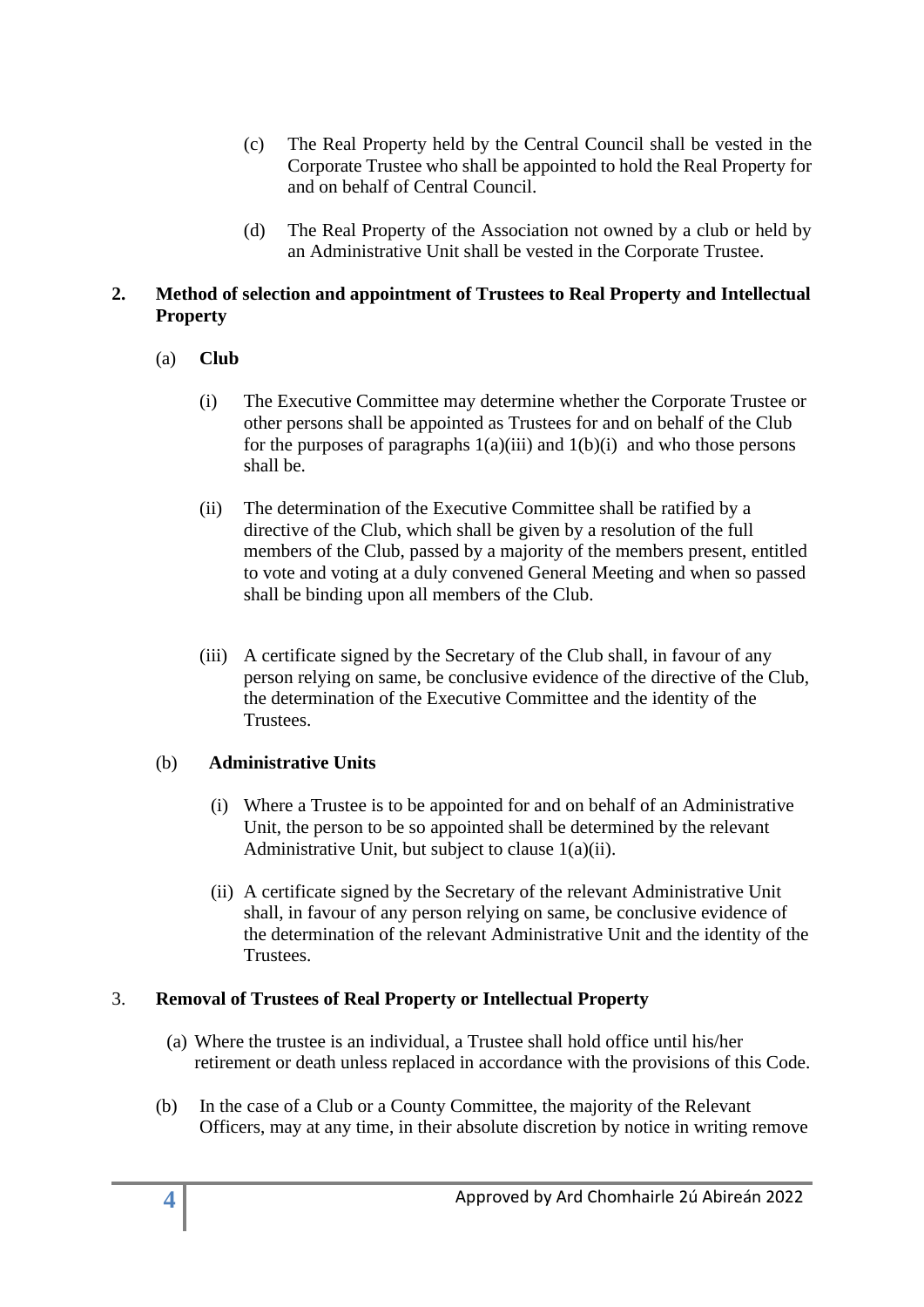any existing Trustee or Trustees (other than the Corporate Trustee) from his/her office as Trustee or Trustees.

- (c) In the case of a Provincial Council, the President of the Association may at any time, in his absolute discretion, by notice in writing remove any existing Trustee (other than the Corporate Trustee) from his/her office as Trustee.
- (d) In the case of a Club, the chairperson of the Relevant Officers shall be the chairperson of the Provincial Council concerned and in the case of the County Committee the chairperson of the Relevant Officers shall be the President of the Association.
- (e) In the event of the equality of votes, the chairperson of the Relevant Officers shall have a casting vote.
- (f) As and from the date of such removal, the Trustee or Trustees, so removed shall cease to hold office as Trustee or Trustees of the property.
- (g) In the case of removal of any such Trustee or Trustees, other than in respect of Real Property or Intellectual Property held by a Provincial Council, the chairperson of the Relevant Officers, and in the case of a Provincial Council, the President of the Association for the time being, is irrevocably appointed to be his/ her or their lawful attorney and in his/her or their name and on his/her or their behalf to transfer his/her or their right title interest in and to the said lands and premises or any part thereof to any other person or person or corporation and to execute all deeds and documents and do all such things on his/her or their behalf necessary for that purpose. Where the Real Property is situate in Northern Ireland or in England and Wales, the Executive Committee and the continuing trustees shall take such steps as are necessary on foot of the appropriate legislation in the relevant jurisdiction.

# **4. Power of Trustees**

- (a) **Club**
	- (i) The Trustees of a Club shall have, subject to the restrictions and limitations hereinafter contained, the Statutory Powers (as appropriate to the relevant legal jurisdiction) and to the extent that they are not comprised within the Statutory Powers, the powers set out in Rule 5.2 of the Official Guide. Trustees of a Club which hold Real Property situate in Northern Ireland shall have the same powers and be subject to the same obligations as Trustees holding Real Property in the Republic of Ireland including the power of the Corporate Trustee to receive and give a receipt in respect of capital money and for the avoidance of doubt this provision is to be interpreted as expressly conferring those powers and attendant obligations.
	- (ii) Those powers are subject to the following restrictions and limitations:-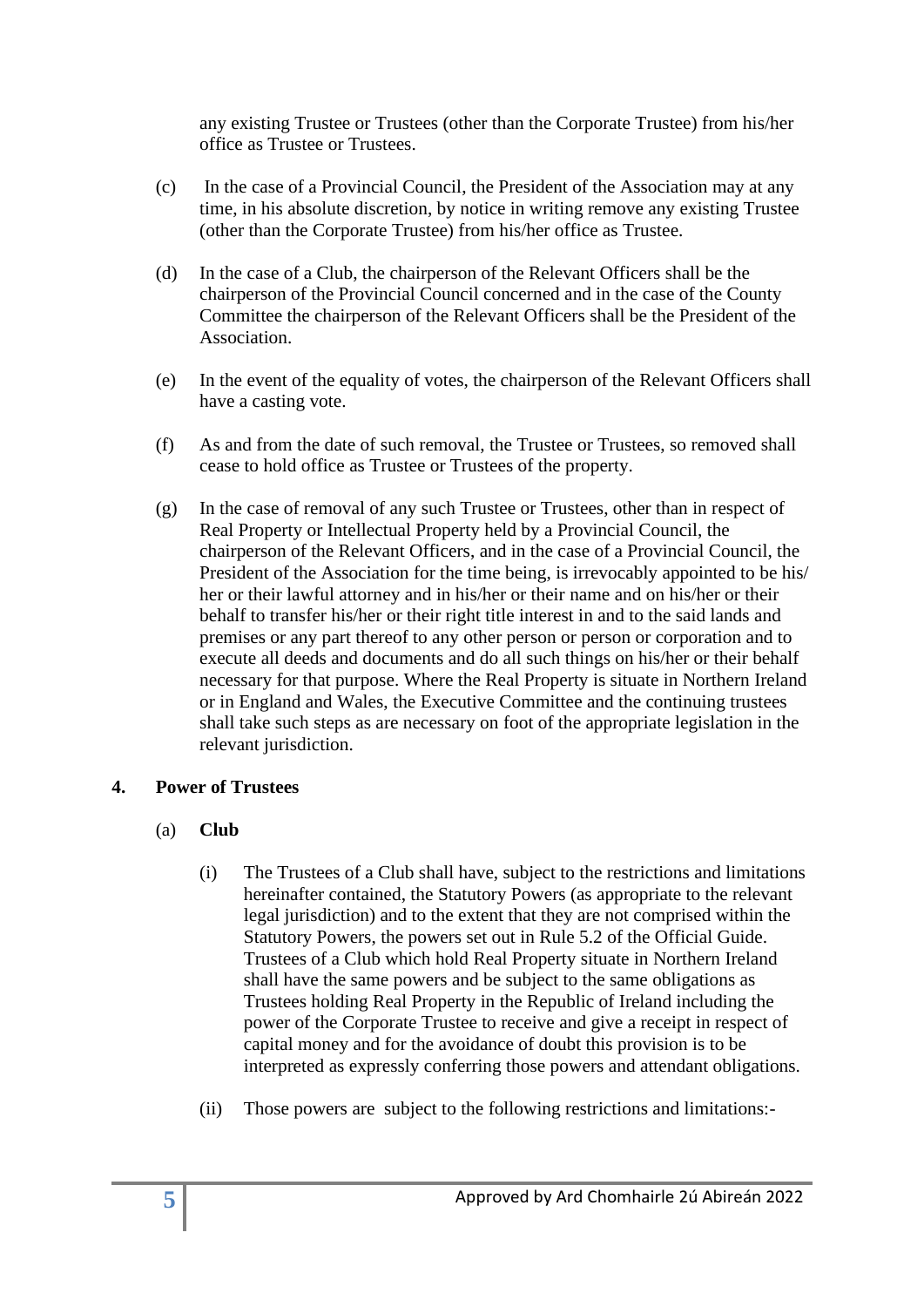- a. Before exercising any power, other than a Permitted Power, the Trustees shall obtain the prior consent in writing of the Central Council and the directive of the Club.
- b. The power to reinvest contained in the legislation applicable to the relevant jurisdiction shall not apply.
- (iii) Without impacting on the restrictions and limitations as set out above, the Trustees shall:
	- a. account to and hold the proceeds of sale or leasing for and on behalf of the Club;
	- b. account to the Club for those proceeds; and
	- c. subject to such directives as may be given to them by the club, pay and discharge the proceeds to the  $Club<sup>1</sup>$ .
- (iv) The Trustees shall exercise their powers and perform their duties from time to time as directed by the Club and where applicable Central Council and in accordance with this Code.
- (v) The directive of a Club shall in relation to the Permitted Powers be given by a resolution of the Executive Committee and in relation to any other power, be given by a resolution of full members of the Club, passed by a majority of the members present, entitled to vote and voting at a duly convened General Meeting and when so passed shall be binding upon all members of the Club**.**
- (vi) Without impacting on the restrictions and limitations as set out above, the Trustees of the Personal Property shall invest and use such property in accordance with the directive of the Executive Committee.
- (vii) An entry in the minute book shall be conclusive evidence of the giving of a directive of the Executive Committee. A certificate signed by the Secretary shall, in favour of any person relying on same, be conclusive evidence that a Directive, complying in all respect with the provisions of this paragraph, was duly given to the Trustees**.**

#### (b) **Administrative Units**

(i) Trustees of the Association, Trustees of Central Council, Trustees of a Provincial Council, and Trustees of a County Committee shall have, subject

<sup>&</sup>lt;sup>1</sup> This is to deal with the technical point regarding the transfer of proceeds of sale (which are held by the Real Property Trustees) to the club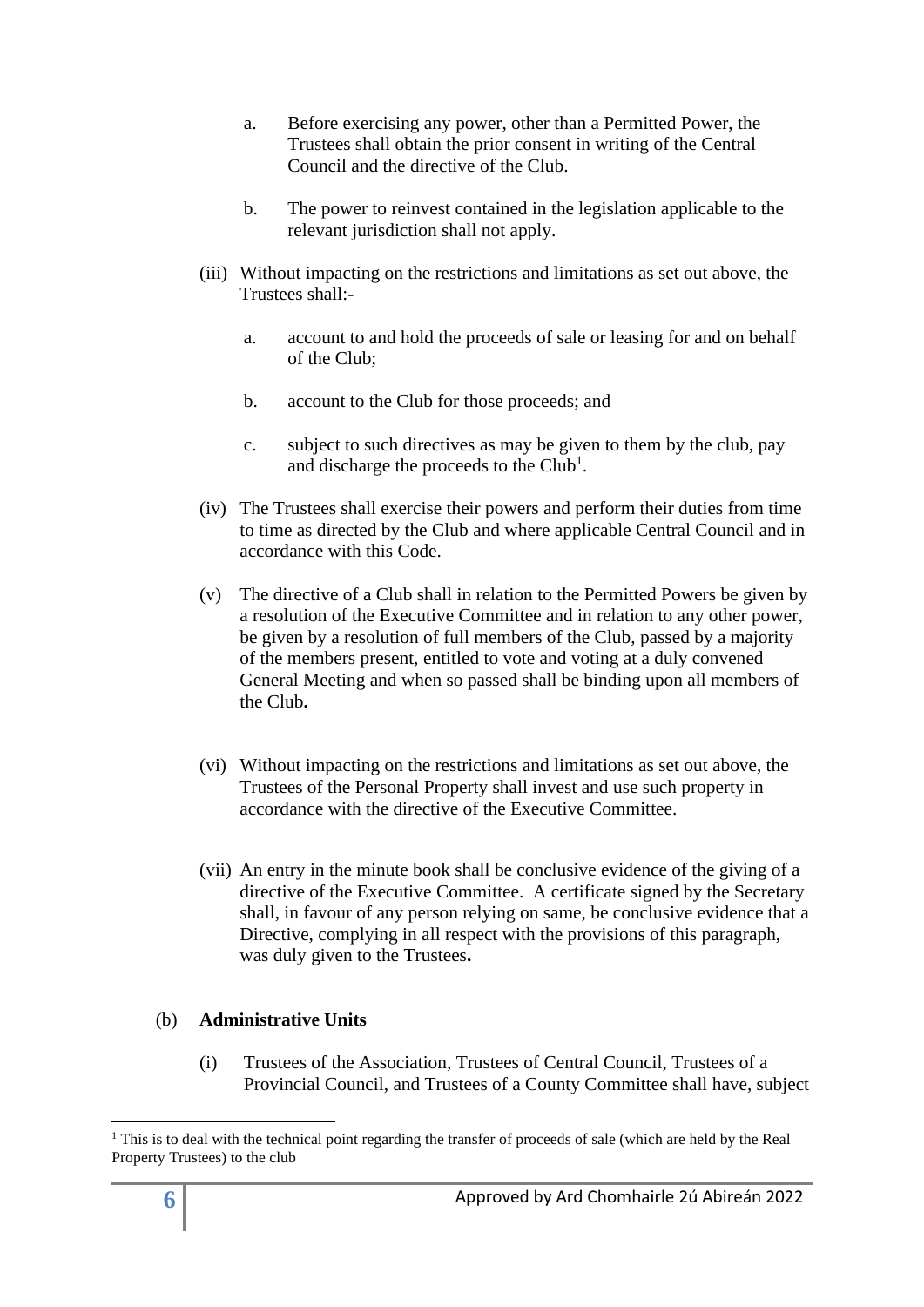to the restrictions and limitations hereinafter contained, the Statutory Powers (as appropriate to the relevant legal jurisdiction) and to the extent that they are not comprised within the Statutory Powers, the powers set out in Rule 5.2 of the Official Guide. Trustees of an Administrative Unit which hold Real Property situate in Northern Ireland shall have the same powers and be subject to the same obligations as Trustees holding Real Property in the Republic of Ireland including the power of the Corporate Trustee to receive and give a receipt in respect of capital money and for the avoidance of doubt this provision is to be interpreted as expressly conferring those powers and attendant obligations.

- (ii) The foregoing powers are subject to the following restrictions and limitations:
	- a. Before exercising any power, other than a Permitted Power, the Trustees shall obtain:
		- a. the prior consent in writing of the Central Council; and
		- b. in the case of Real Property of a County Committee, the prior consent, in writing, of that County Committee; and
		- c. in the case of a Real Property of a Provincial Council, the prior consent in writing of that Provincial Council.
	- b. The power to reinvest contained in the legislation applicable to the relevant jurisdiction shall not apply.
	- c. Without impacting on the restrictions and limitations as set out above, the Trustees of an Administrative Unit shall:
		- a. account to and hold the proceeds of sale, licensing or leasing for and on behalf of relevant Administrative Unit
		- b. account to the relevant Administrative Unit for those proceeds; and
		- c. subject to such directives as may be given to them by the relevant Administrative Unit, pay and discharge the proceeds to the relevant Administrative Unit.
- (iii) The Trustees shall exercise their powers and perform their duties from time to time as directed by the relevant Administrative Unit and in accordance with this Code.
- (iv) The directive of an Administrative Unit shall in relation to the Permitted Powers be given by a resolution of the Executive Committee and in relation to any other power, be given by a resolution of full members of the relevant Administrative Unit, passed by a majority of the members present, entitled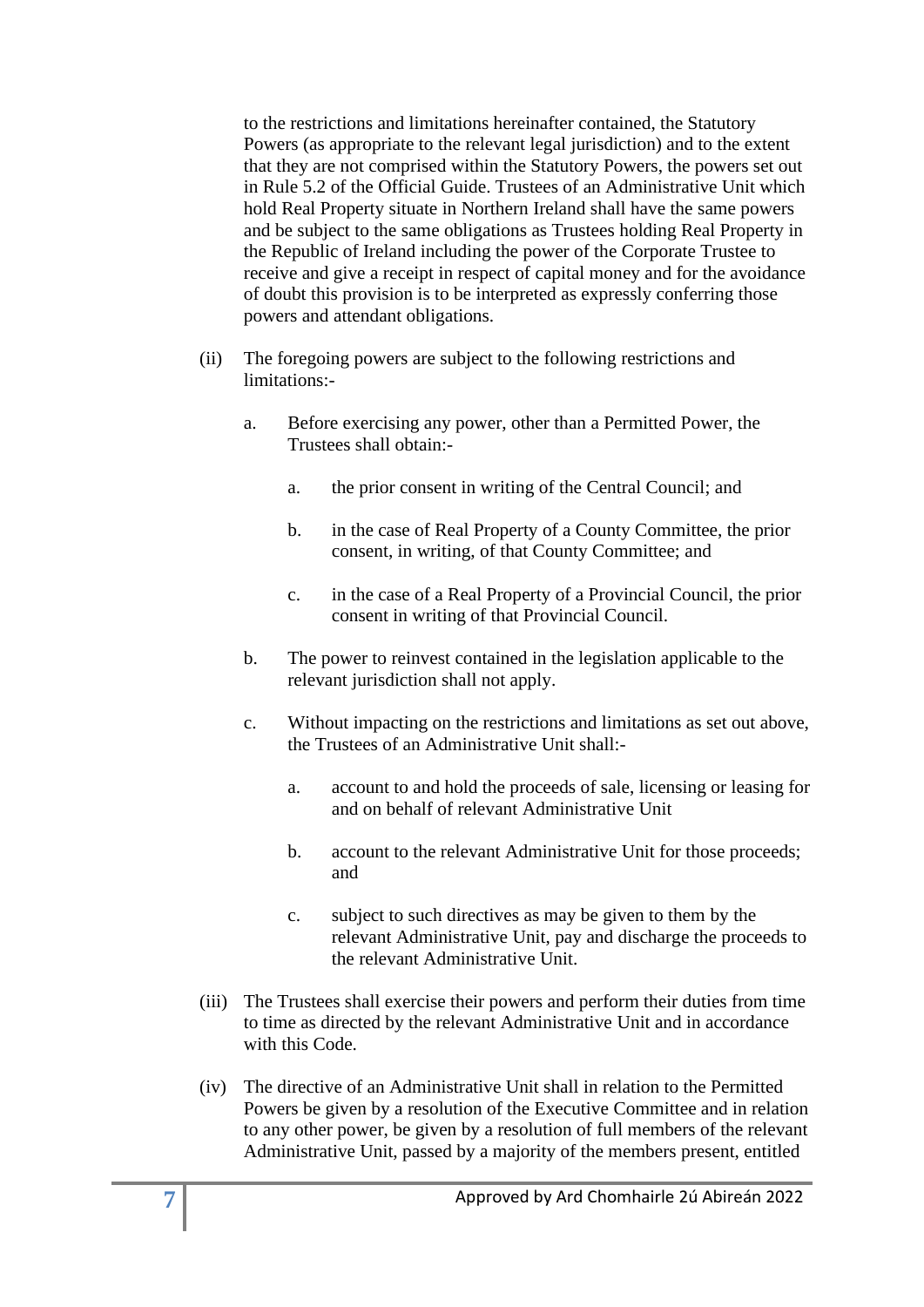to vote and voting at a duly convened General Meeting and when so passed shall be binding upon all members of the Administrative Unit**.**

- (v) Without impacting on the restrictions and limitations as set out above, the Trustees of the Personal Property shall invest and use such property in accordance with the directive of the relevant Administrative Unit.
- **(v)** An entry in the minute book shall be conclusive evidence of the giving of a directive of the Executive Committee. A certificate signed by the Secretary of the relevant Administrative Unit shall, in favour of any person relying on same, be conclusive evidence that a Directive, complying in all respect with the provisions of this paragraph, was duly given to the Trustees**.**

# (c) **Consent of Central Council**

- (i) Central Council may from time to time adopt or vary procedures for the consideration of applications in connection with and the giving of consent for the purposes of this Code and any matters incidental thereto. Those procedures may include the delegation of some or all of those functions to a committee, officer or employee of the Association.
- (ii) In giving its consent under clause (i) hereof, such consent may be issued subject to such particular or general conditions as Central Council (in its sole discretion) requires.

# **5. Proceedings of Trustees**

- (a) Where the Corporate Trustee is a Trustee, but not the sole Trustee, the chairperson of Trustees shall be such person as is nominated by resolution of the board of the Corporate Trustee to act as its representative at meetings of Trustees. Such a nomination may be for meetings generally of Trustees, for meetings of specific Trustees or for one or more specified meetings. One or more persons may be nominated to act as substitutes or alternates.
- (b) Where the Corporate Trustee is not a Trustee:-
	- (i) in the case of a Club, or County Committee , the chairperson shall be the Trustee nominated by the relevant Provincial Council; or in his/her absence, the Trustee thereof for the time being nominated by the relevant County Committee; and
	- (ii) in the case of a Provincial Council, the chairperson shall be the Trustee nominated by Central Council, or in his/her absence, one of the other trustees as agreed between them.
- (c) The chairperson of the Trustees shall be entitled to a casting vote in the event of a tie.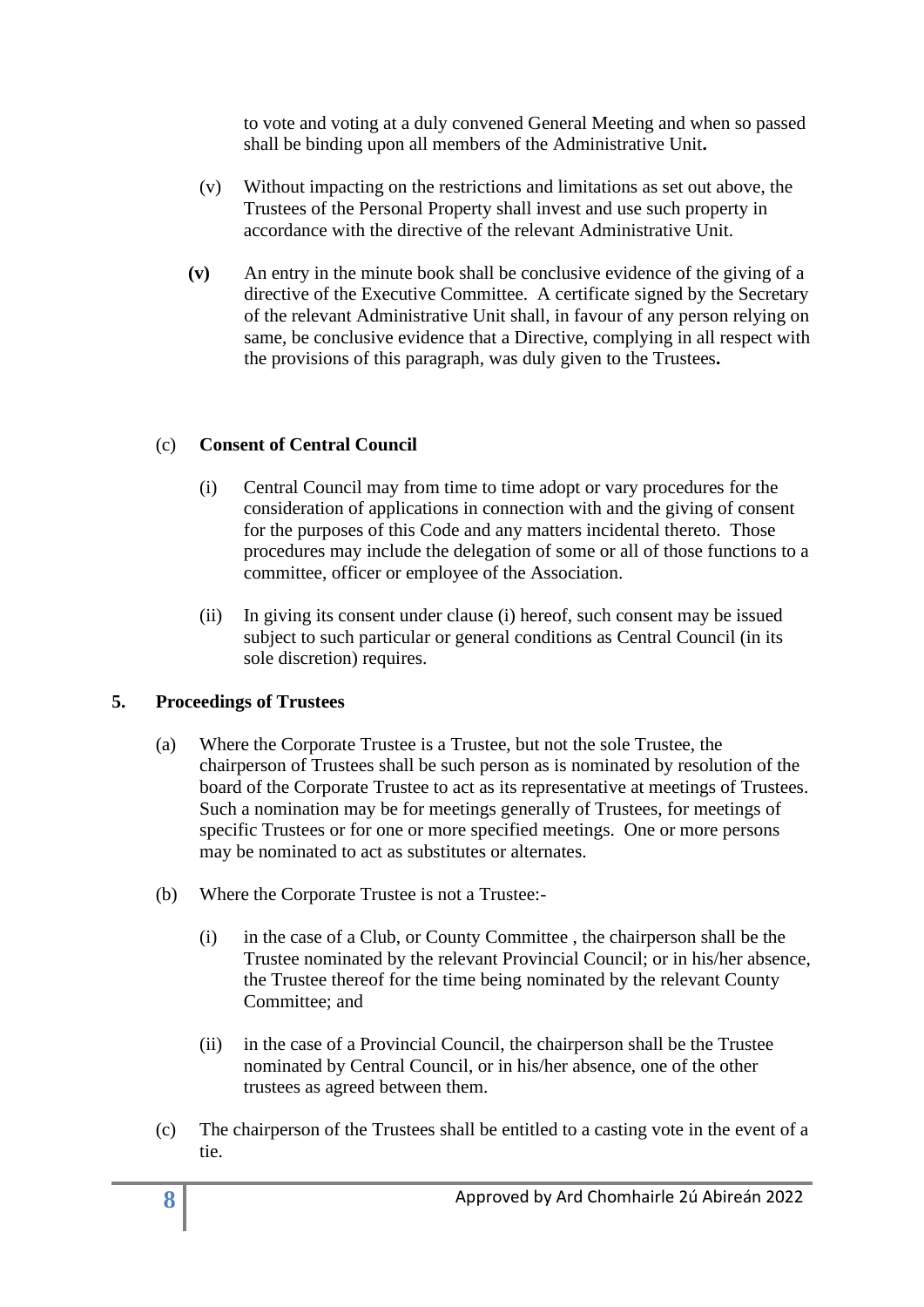- (d) Trustee meetings shall be duly summoned by the chairperson and at least five days notice of the time and place of such meeting shall be given and every notice of a meeting shall state the place, day and hour of the meeting.
- (e) Every question of fact at any such meeting shall be decided by a majority vote of the Trustees present and voting at such meetings.
- (f) Save where the Corporate Trustee is the sole Trustee, the quorum for a meeting of Trustees shall be two, one of whom shall be the Corporate Trustee.

# **6 Dealings with Third Parties**

- (a) No purchaser, mortgagee or other person or entity dealing with the Association or a Unit shall be concerned to enquire whether the powers of the Association or the Unit exercised or purported to be exercised by its trustees have been validly exercised.
- (b) Any instrument executed by a Trustee, acting on behalf of the Association or a Unit, when entering into such contracts shall state that he is the Trustee acting on behalf of the Association or the relevant Unit, under the powers contained in this Code.
- (c) Where the consent or directive of a Unit or officer of the Association is required, a certificate signed by the secretary for the time being of that Unit, by the Director General or by any other person authorised by the Director General in that behalf shall in favour of any person relying on same, be conclusive evidence and binding in respect of any third party, that the required consent or directive, complying in all respects with the provisions of this paragraph, was duly given.
- (d) This Code does not impact on the powers of the Director General and other officers set out in Rule 3.44 of the Official Guide.

# 7. **Interpretation**

Words and phrases used in this Code shall have the same meaning as in the Official Guide save where the context otherwise requires.

In this Code, the following terms shall have the following meanings:-

| "Administrative Units"  | means a Unit other than a Club.                                                                                                                                                                                                        |
|-------------------------|----------------------------------------------------------------------------------------------------------------------------------------------------------------------------------------------------------------------------------------|
| "Intellectual Property" | means all intellectual property rights of any and every<br>sort, including without limitation patents, trade marks<br>design rights, copyright and related rights, internet<br>designations (including domain names) for the full term |